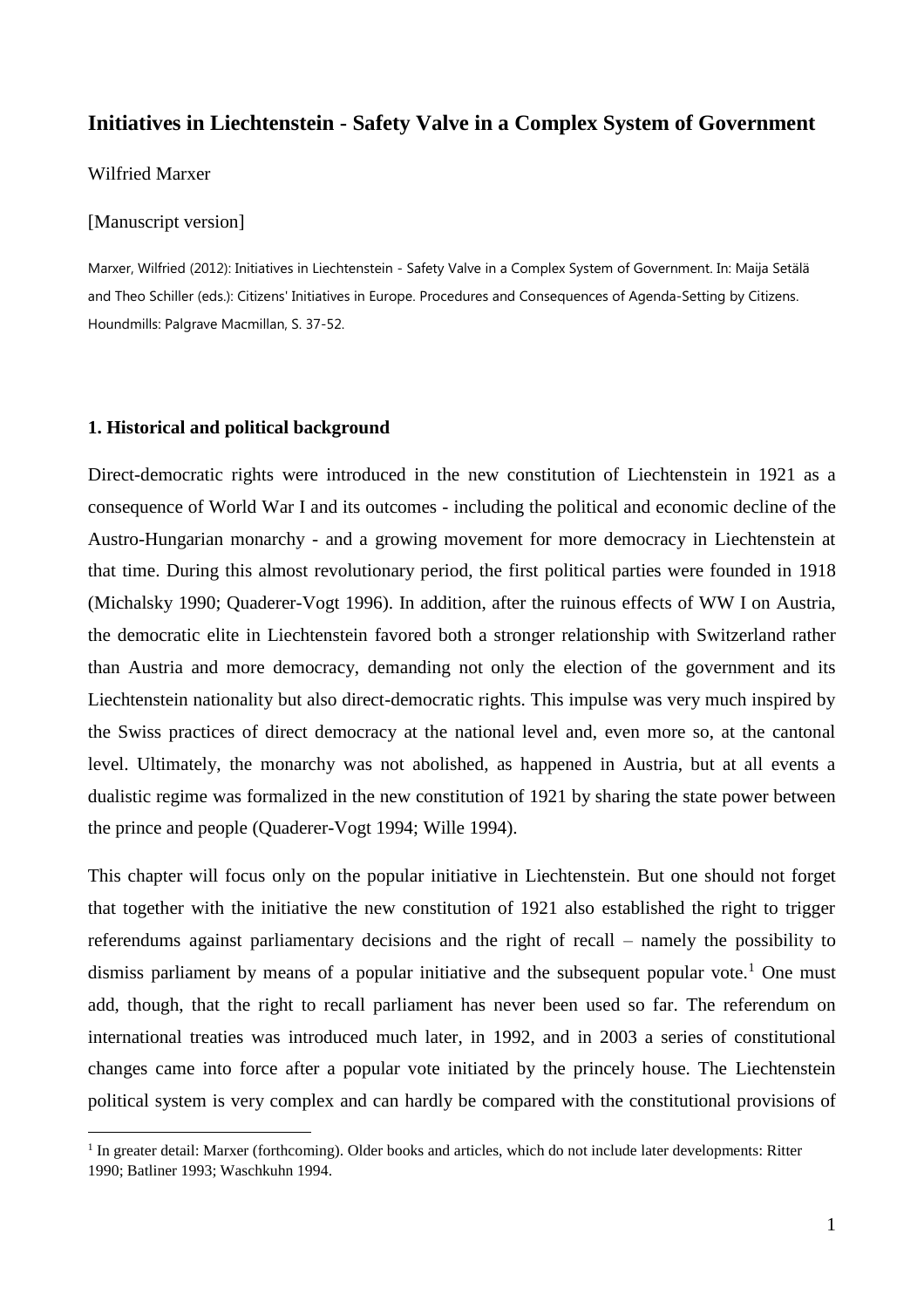any other established democracy. In fact, it is said that Liechtenstein is a "constitutional, hereditary monarchy on a democratic and parliamentary basis". It specifies a dualistic system where the power of the state is divided into the power of the prince and the princely house on the one side of the balance, and the power of the people and the parliament as the representative of the people on the other (Riklin 1987; Ignor 1987; Wille 1993). The government is elected in an initial step by parliament – which gives the rough impression of a parliamentary system. On the other hand, the prince has the right to appoint the government and thus a consensus on the government has to be reached between the prince and the parliament at the stage of establishing a cabinet. Once the government is confirmed, both the prince and the parliament have the right to dismiss the government at any time and for any reason, if either has lost confidence in it.

The prince also has the right to sign all laws, regardless of whether they have been decided by parliament or by a popular vote. If he does not sign a law it cannot enter into force. This holds for both ordinary laws and constitutional provisions. Thus the prince has a very prominent status in the political system with influence on legislation and on the government alike. For this reason, the political system of Liechtenstein exhibits more traits of a semi-presidential political system (Marxer 2010, 9-12; cf. Shugart/Carey 1992; Steffani 1979) than of a parliamentary system, which is more typical of the other parliamentary monarchies in Europe. In terms of veto players (cf. Tsebelis 2002) there are quite a number of them in the Liechtenstein political system, creating a complex equilibrium between the different powers in the state, the people with its direct-democratic rights being one of them. Although Liechtenstein receives a high ranking by the Initiative and Referendum Institute Europe (IRI 2004), direct democracy is not the main shaping factor. Rather it is representative democracy and the rule of law which mainly constitute the political system, with direct democracy showing some modifying effects leading to more consensus and moderation (Marxer/Pállinger 2007, 2009).

#### **2. Legal framework**

# **2.1 Instruments**

In Liechtenstein initiatives can be triggered by the electorate or by municipalities. It is not necessary to go deeper to the right of the municipalities to trigger an initiative because this has never happened successfully since the provision was introduced in 1921. The procedure would demand an affirmative decision taken on a draft by the citizens of three or four out of all eleven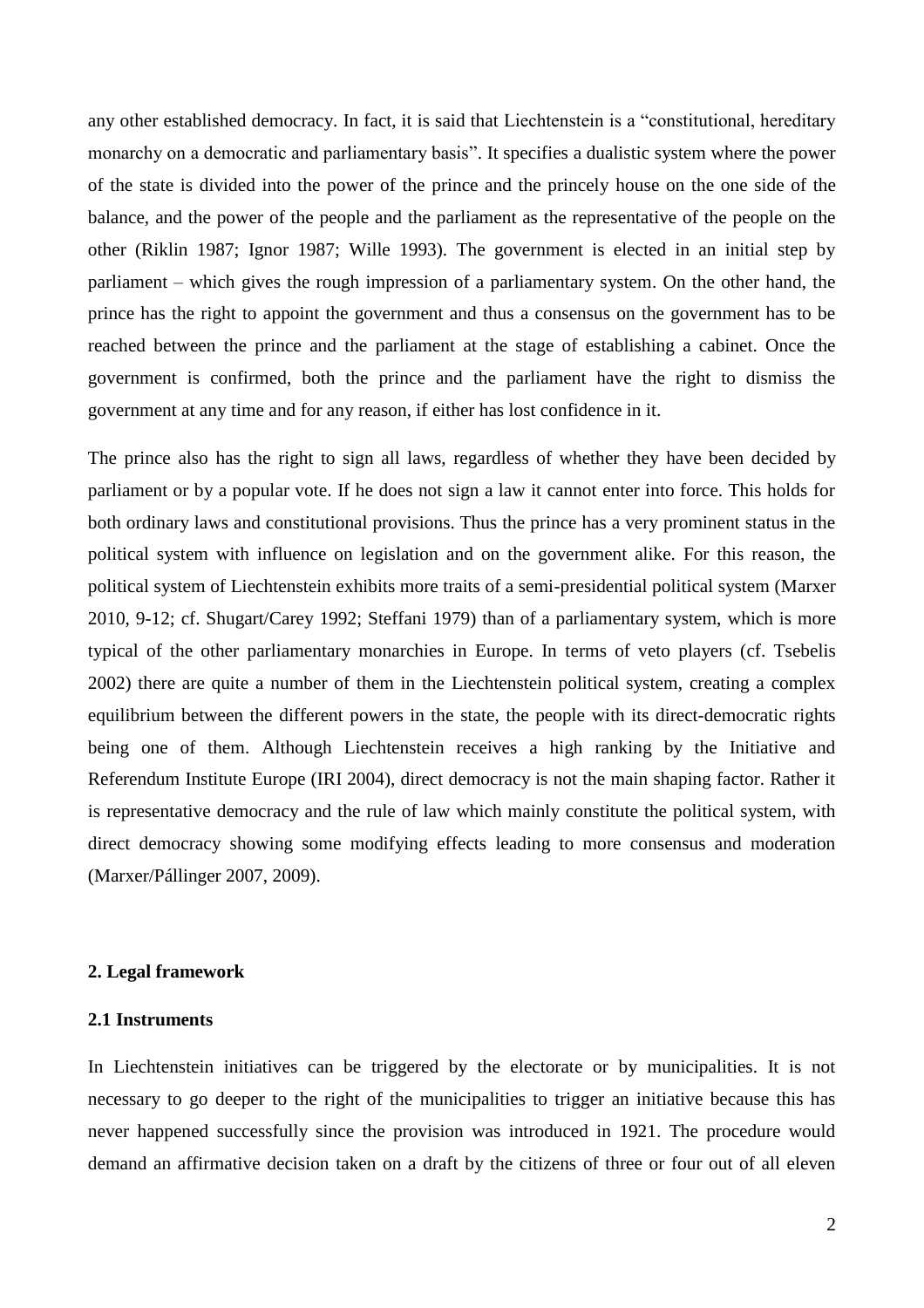municipalities, depending on the issue. This procedure seems to be over-complicated compared with the popular initiative directly launched at the national level and, probably for this reason, has never become an important direct-democratic tool.

After 1921, there have been several amendments concerning direct-democratic rights, the most important of these being the referendum on international treaties in 1992, and several newlyestablished direct-democratic provisions introduced in 2003 through a popular vote initiated by the princely house. In order to preserve the exclusive focus on initiatives at the national level, we will mention only the right to abolish the monarchy. For such an initiative, as many signatures have to be collected as for other constitutional initiatives. If the popular vote ends with a majority in favor of the abolition of the monarchy, the parliament must draft a new, republican constitution. In a popular vote the voters then choose between the existing constitution, the republican draft, and possibly another draft by the prince which does not necessarily have to be a republican one. Obviously this instrument has never been used so far.

Other constitutional revisions related to initiatives concern the number of signatures that are necessary for an initiative. Throughout the whole period of the existing direct-democratic rights there has been a distinction made between initiatives for ordinary laws and initiatives for constitutional laws, the latter requiring fifty percent higher number of signatures than the former. The current requirements are 1000 and 1500 signatures respectively. In relation to the total electorate of around 18,500 voters at present – Liechtenstein citizens, residence in Liechtenstein, voting age of 18–, this amounts to 5.4 per cent of the electorate for ordinary laws and 8.1 per cent for constitutional amendments.

Initiatives can be either formulated or non-formulated. The formulated initiative proposes a precise text concerning an article – or articles – of an ordinary law or the constitution. It cannot be changed during the initiative process, which begins with the official launch and ends with the final decision taken by the electorate. Neither the initiators nor the government or the parliament are allowed to change anything in the draft. When successfully launched and completed with a sufficient number of valid voters' signatures, initiatives are binding on parliament. This means that the parliament cannot change or ignore the initiative. The draft can either be adopted by parliament or rejected, but if it is rejected there must be a ballot on the initiative. If the parliament adopts the initiative the procedure is either considered to be successfully completed, or the parliament can still decide to present the proposal to the people for a final decision in a popular vote.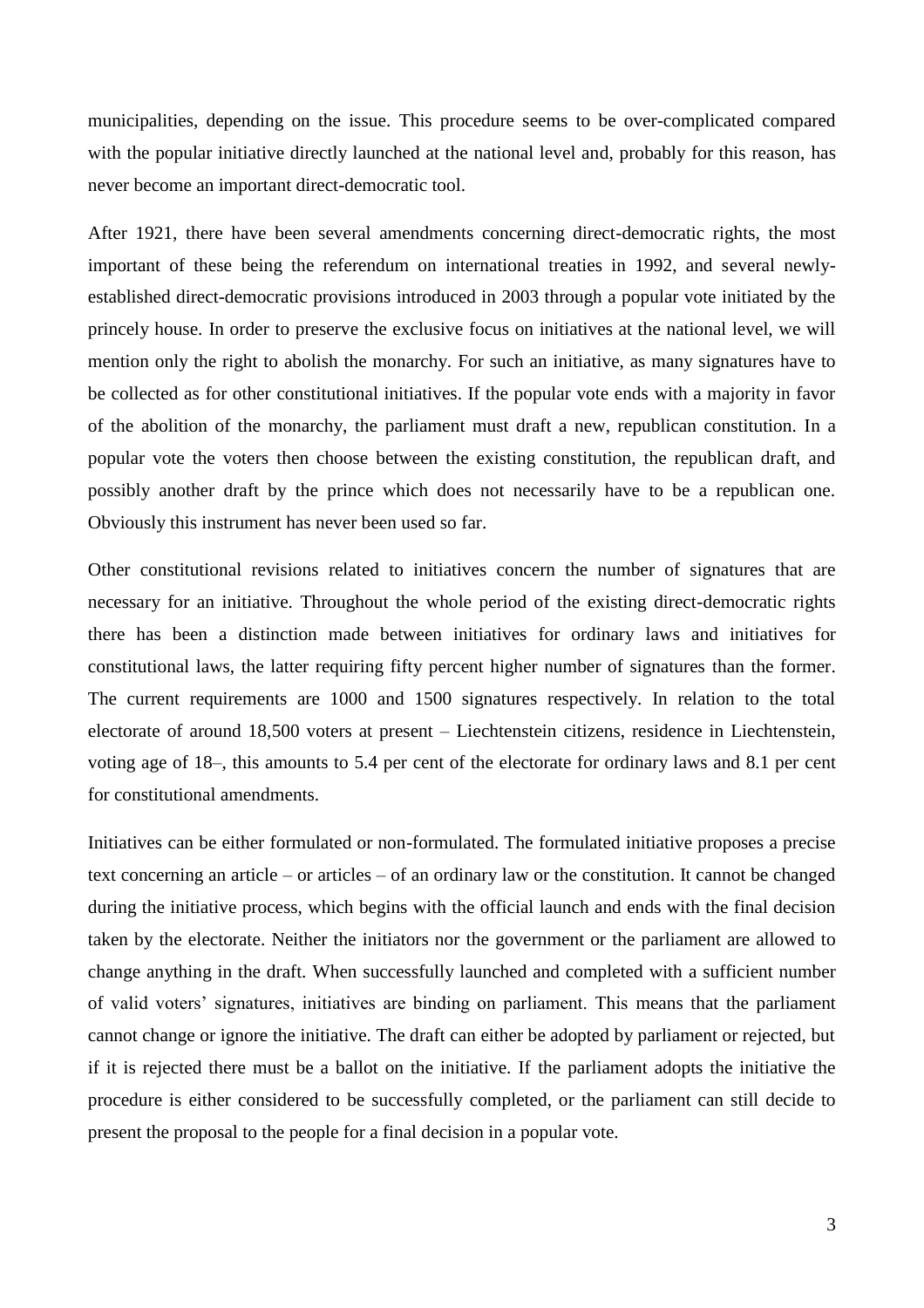The non-formulated initiative has no explicitly worded draft, but only a general proposal, and it is not binding on parliament. There has only been one non-formulated initiative so far (2008), and it was not successful.

Initiatives may aim at introducing, altering or abolishing ordinary laws or the constitution in whole or in part. By-laws enacted by the government, in contrast, may not be addressed by an initiative or a referendum. Initiatives are formally and materially checked by the government and the parliament before they are admitted to the collection of signatures. Formal requirements refer to the legitimacy of the initiators, but also to the unity and clearness of the proposal. Material criteria are conformity with the constitution and with international treaties (see below). It may be that the implementation of an initiative proposal would entail financial expense. In this case, and specifically if the expected expense is (at present) higher than 500,000 Swiss francs for a single expenditure or 250,000 Swiss francs for recurrent expenditure, the initiators have to submit a proposal on how to finance the measure since this affects the budgetary powers of the parliament.

### **2.2 Procedures**

In any event, initiatives have to be compatible with the constitution and with international treaties, such as regulations deriving from the Agreement on the European Economic Area (EEA) or the European Convention on Human Rights (ECHR). The law prescribes that before signatures can be collected, every initiative has to be registered at the office of the government. The government then checks whether the initiative is in line with the constitution and with international treaties and whether the initiative fulfills all the other formal and material conditions. The government's report on the registered initiative is then passed to the parliament which decides whether or not to admit the initiative. At this pre-checking stage, the government's report to the parliament can be supported by a formal opinion by the constitutional court if the government decides to ask for one. Shortly after the parliament has admitted the initiative – and this is almost always the case – the official launch of the initiative is publicly announced and the time period for collecting signatures begins. The most controversial draft was the initiative from the princely house on the amendment of the constitution, launched in 2002, decided in 2003. In the end, five of the 25 members of parliament refused to admit the initiative since there were concerns that it was not compatible with international treaties, mainly the European Convention on Human Rights and the Statute of the Council of Europe. The initiative was, however, finally admitted with a solid majority.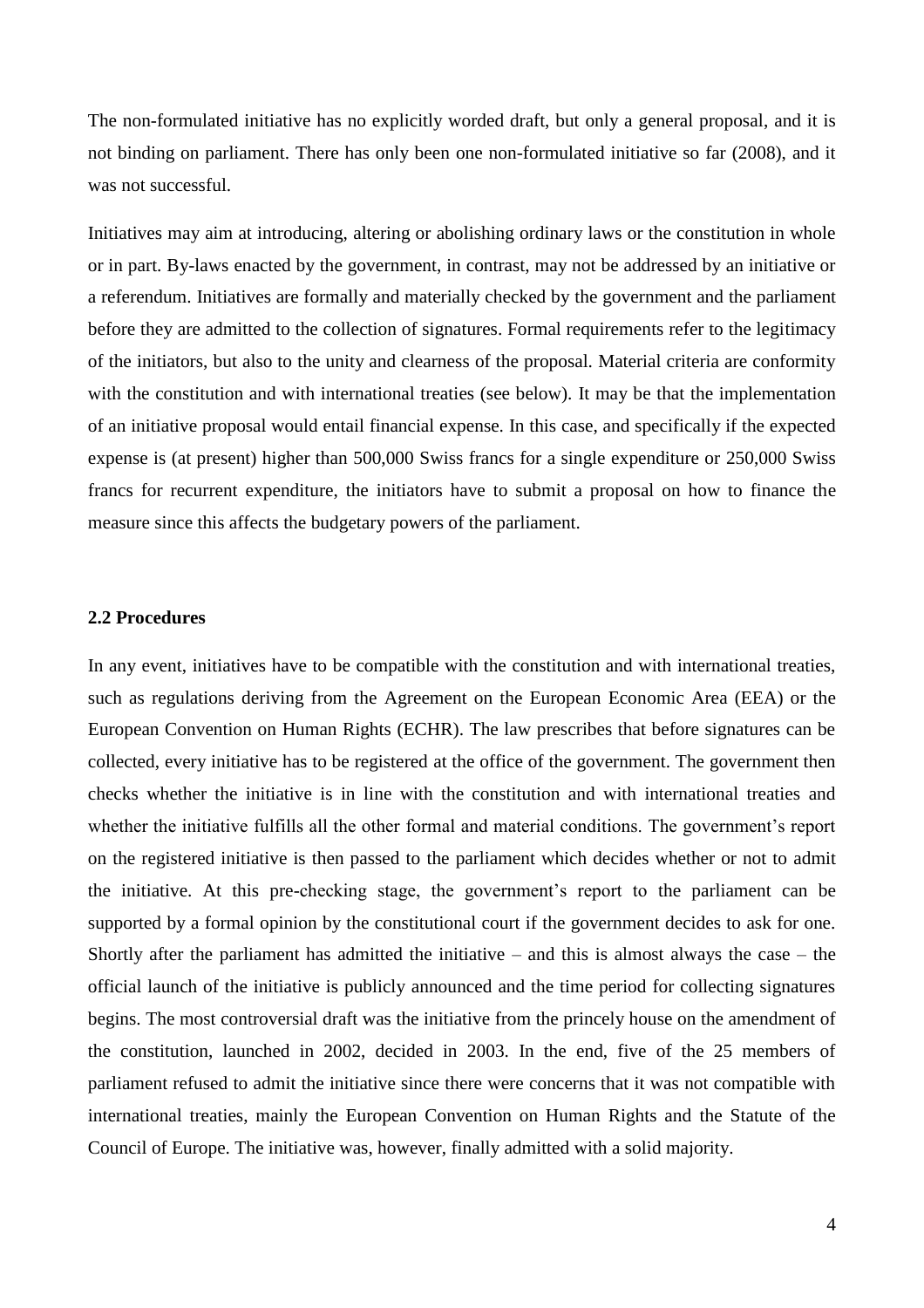There are usually two more stages when initiatives are discussed in the parliament. It is when enough validated signatures have been collected for an initiative. The parliament can then adopt or reject the initiative. There will automatically be a ballot in the event of rejection. Where the initiative is adopted, a ballot will only take place if parliament decides so. Between 1999 and 2010, only one out of eight popular initiatives was adopted by the parliament without a popular vote following it. Thirdly, the parliament takes note of the governmental report on the result of an eventual ballot, possibly combined with an additional debate on the issue (which usually doesn't occur).

During the whole process of an initiative, beginning with registration and concluding with the eventual entry into force of the proposed legislative amendment, there are many possibilities for different stakeholders to appeal to the constitutional court. After registration, government can ask the constitutional court for an opinion on the initiative regarding its compatibility with the constitution or international treaties. If, subsequently, an initiative is not admitted by the parliament, the initiators can appeal to the constitutional court. On the other hand, any individual voter can appeal to the court if he or she thinks that an initiative should not be allowed for any reason, either a formal reason such as the legitimacy of the initiators, or a material reason such as incompatibility with the constitution. During the ensuing stages of the initiative process, there are some other opportunities to make a complaint. There can be conflicts about the validation of the signatures, about the role and influence of designated neutral political actors like the government or the prince during a ballot campaign, about irregularities at the ballot and so on. Decisions of the constitutional court are binding and final. In an extreme situation which has not so far occurred, the constitutional court could invalidate a ballot and consequently force a new ballot.

If an initiative is successful after the collection of the required number of signatures, securing approval either by the parliament without a subsequent popular vote, or in a popular vote, the respective bill does not enter into force automatically. Prior to that, it must be signed by the prince. If the sanction by the prince does not take place within six months after the popular vote, the bill cannot enter into force. There is no legal way at all to overrule a refusal by the prince to sign a bill into law.

# **Time schedule and signature gathering**

The time period for collecting signatures for an initiative is six weeks after the official launch. This is a very short period compared to Switzerland, for instance. But since Liechtenstein is a very small country, both geographically and socially tightly-knit, this does not seem to be a very prohibitive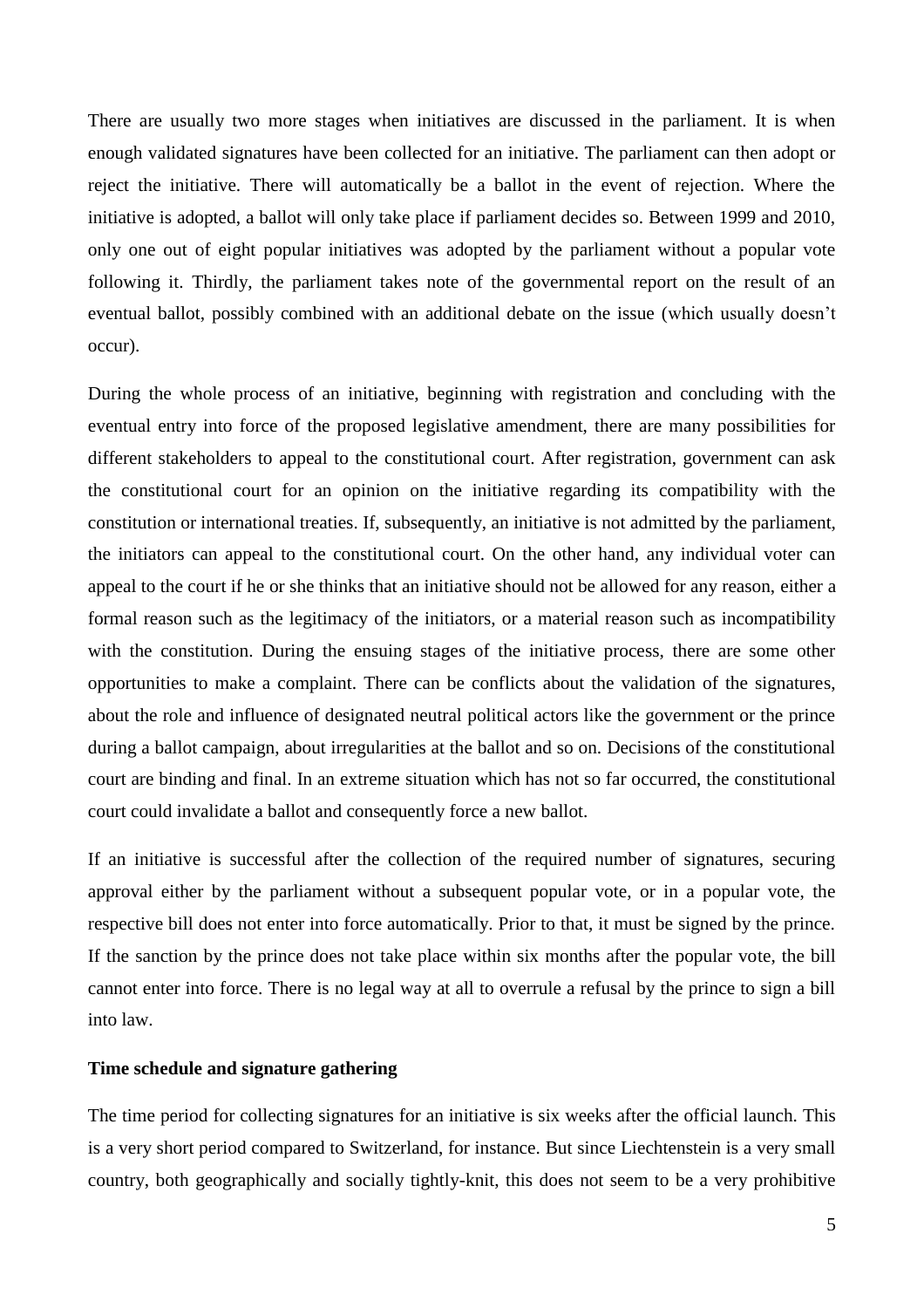obstacle for initiatives. In practice the typical passage of time from the date of registration until the ballot is not much more than half a year in total, sometimes even less than six months. There is some variation in the length of the pre-check period which can in some circumstances take several more weeks if expert opinions are necessary or if there are judicial complaints. As soon as an initiative proposal reaches the parliament, the law requires that there must be a debate at the very next session on whether to admit the initiative or not. If admitted, a public announcement follows immediately and the period of six weeks for collecting and validating the required signatures begins. After the handing in of the signatures to the government, a governmental report on the successfully launched initiative is sent to parliament within days, a debate on the approval or the rejection of the initiative takes place in the very next session of parliament, and the ballot date must be fixed not longer than three months after the parliamentary debate. Initiatives are thus decided very quickly by the electorate, just like decisions following a referendum.

The collection of signatures can happen in any place: by going from door to door, in private, in restaurants, public places, shopping areas, at meetings etc. There is no official document provided by government or the administration for the collection of signatures. The initiators themselves have to create their own paper form. Electronic signatures are not currently valid. The form has to contain the title, the exact wording of the initiative (in the case of a formulated initiative), and the name of the municipality in which the signatories reside. Those who wish to support the initiative must enter their first and last names, their address, the date of signing and their normal signature. A form can be signed by one or several voters. Before the handing in of all signatures (within the specified time period of six weeks), they have to be validated by the mayors of the respective municipalities. Double or multiple signatures are identified, the signatures of non-registered voters or people who are not allowed to vote in the respective municipality are crossed out, and potentially fake signatures are checked.

## **Handing over of signatures and debates in parliament**

The initiators hand in the collected and validated signatures to the government. The government then reports to the parliament on the successful collection of signatures and on the number of valid and invalid signatures. The parliament is obliged by law to debate the initiative in its next session. It can either adopt the initiative proposal without a popular vote, or adopt the proposal and also decide to have a popular vote in addition to giving parliamentary approval, or it can reject the proposal, which automatically leads to a popular vote to be organized by the government. If the parliament rejects an initiative, it can decide to present its own counter-proposal to the initiative. A simple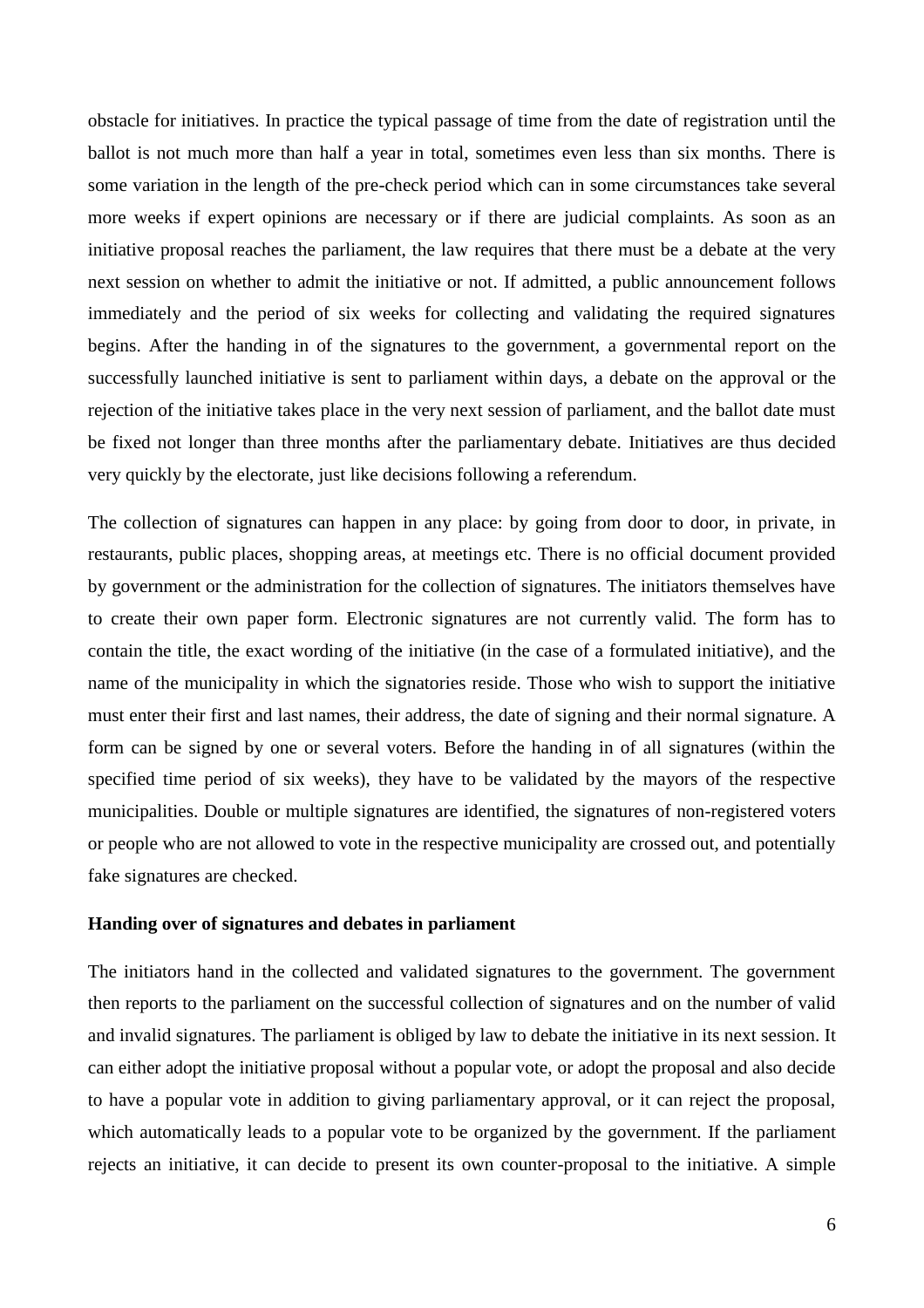parliamentary majority is sufficient for a counter-proposal concerning an ordinary law. Counterproposals for constitutional amendments require a unanimous decision in a single session, or a qualified majority of three quarters in two consecutive sessions. At the ballot, both the initiative and the counter-proposal are voted on at the same time. It is also possible to have two initiatives dealing with the same issue voted at the same time. If both of them have secured enough signatures they are both decided by popular vote in the same ballot.

The initiators have the right to append a withdrawal clause to their initiative proposal. This means that at any stage of the initiative process the original initiators can withdraw their initiative. Although this has not happened so far in Liechtenstein, the right could be exercised, for instance, if a counter-proposal by the parliament seems to be a better solution to the problem than the initiative proposal, if withdrawal makes sense for strategic reasons or if the circumstances have changed so much that the proposal is no longer necessary or useful. These are only some of the possible hypothetical reasons for the withdrawal of an initiative. An initiative can be withdrawn until the moment when the government has decided on the date for the ballot.

# **Initiative campaign and ballot**

There are no specific legal rules for the initiative campaign. All stakeholders and individual citizens can participate in a campaign, something that is usually done with considerable energy. In recent decades campaigns have become more and more professional. Whereas in earlier times interpersonal communication was an important means of influencing attitudes and opinions, nowadays ballot campaigns are often designed by professionals and carried out rather through advertisements in newspapers, direct mailings, flyers and posters. All stakeholders and active citizens have to provide their own financial resources for campaigning. There is no public funding at all to support initiatives, initiators or initiative campaigns. The only public support is provided by the opportunity offered to the initiators to promote their proposal in the official ballot leaflet. It is sent to all voters. The official documents contain the individual voting card, the initiative proposal in its precise wording, maybe the proposal by a second initiative or a parliamentary counterproposal, and a leaflet with basic information on the different proposals. There the existing legal framework and the aim(s) of the new proposal(s) are explained. The initiators are invited to promote their initiative in this leaflet. If the government or the parliament wishes to recommend either adoption or rejection of the initiative, they are free to use the leaflet to do so. Finally, the ballot leaflet contains information on the ballot procedure.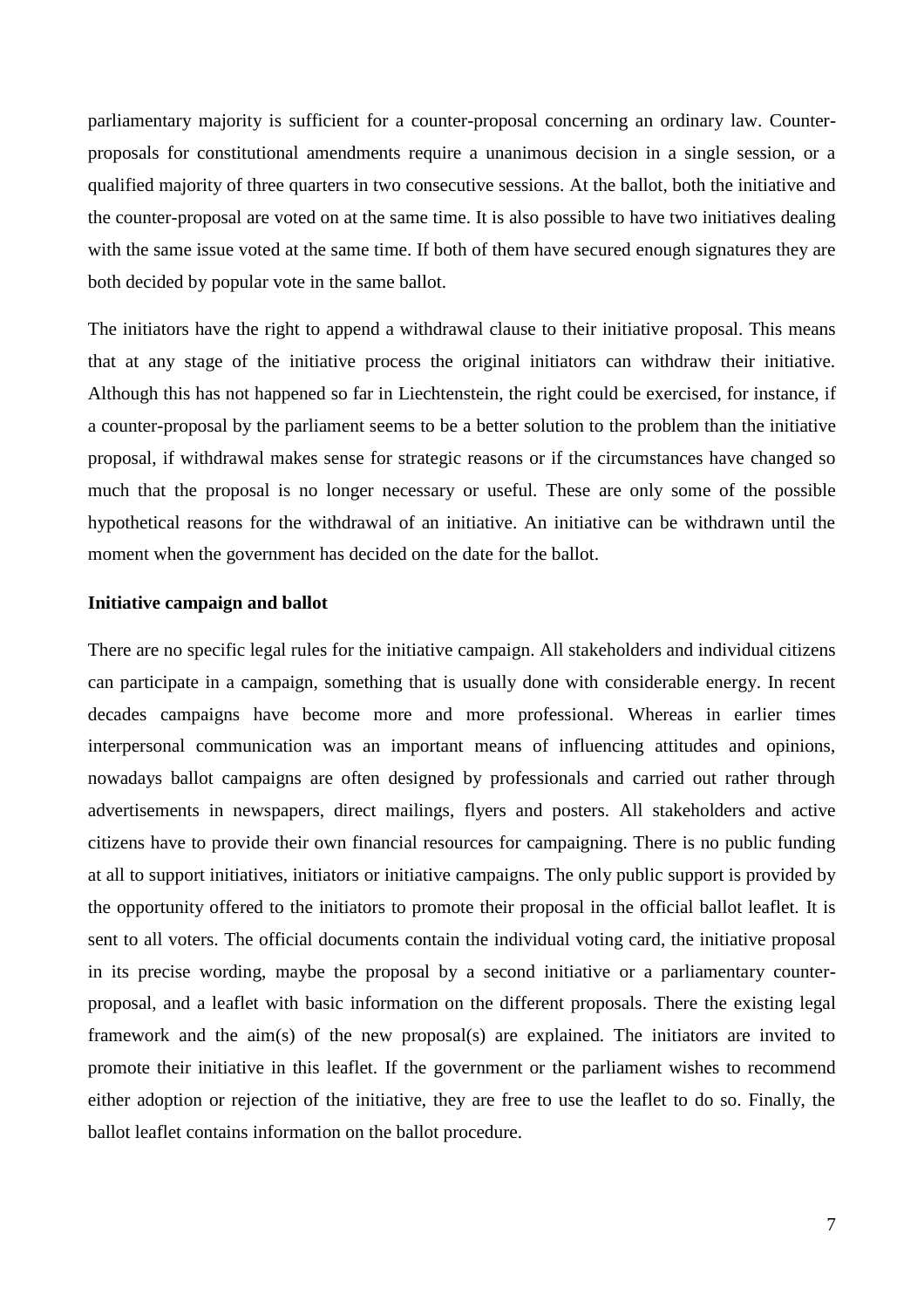Regarding the media, there is a tight relationship between the two main parties and the print media. The newspapers are still the most important domestic channel of public and political communication in Liechtenstein. The television is unable to contribute very much to political communication in Liechtenstein since it is dominated by foreign channels – mainly Germanspeaking stations from Switzerland, Germany and Austria – and these channels do not report regularly and in-depth on Liechtenstein politics. Nevertheless, there is a great variety of information sources, such as the newspapers, interpersonal communication, ballot campaigns of different stakeholders, the official ballot information, and eventually controversial debates that are broadcasted on the public video channel which usually only shows public teletext information via cable television. The newspapers, although party newspapers, also provide important discussion forums, allowing their readers and different stakeholders to have their voices heard via letters to the editor and articles in the newspapers. (Marxer 2004a, 407f., 2004b, 220-232; Marcinkowski/Marxer 2006).

In most cases, initiatives and other direct-democratic procedures do not create a huge number of journalists' articles, letters to the editor, interviews, comments, official statements or advertisements in the media. Nevertheless, the newspapers are always an important platform for information and deliberation, open not only to the respective party representatives and the party-biased journalists, but also to the public and electorate at large. A media analysis which includes all popular votes up to 2007 reveals differences from one initiative to another (Marxer forthcoming). The range is from less than ten to more than 1000 articles in a single newspaper. However, most initiatives produce between 10 and 50 articles. An initiative in the 1930s on the introduction of a proportional electoral system generated 168 articles. The highest number was produced in connection with the initiatives on the amendment of the constitution in 2003 (cf. Marcinkowski/Marxer 2010). In this special case, however, two parallel initiatives were launched, and the time period for reporting and commenting was significantly longer than in any other case, running over many years. The other initiatives did not have comparably long periods of discussion and debate. Media attention usually begins only with the registration of an initiative, whereas the gestation of an initiative tends to take place away from the public eye and is therefore rarely reported in the newspapers.

The ballot was originally held only in the form of voters' direct participation at the ballot box in the respective municipality. Since 2004 postal voting has been allowed, and this method of voting is already reaching the very high level of 90 percent of all votes.

# **Result**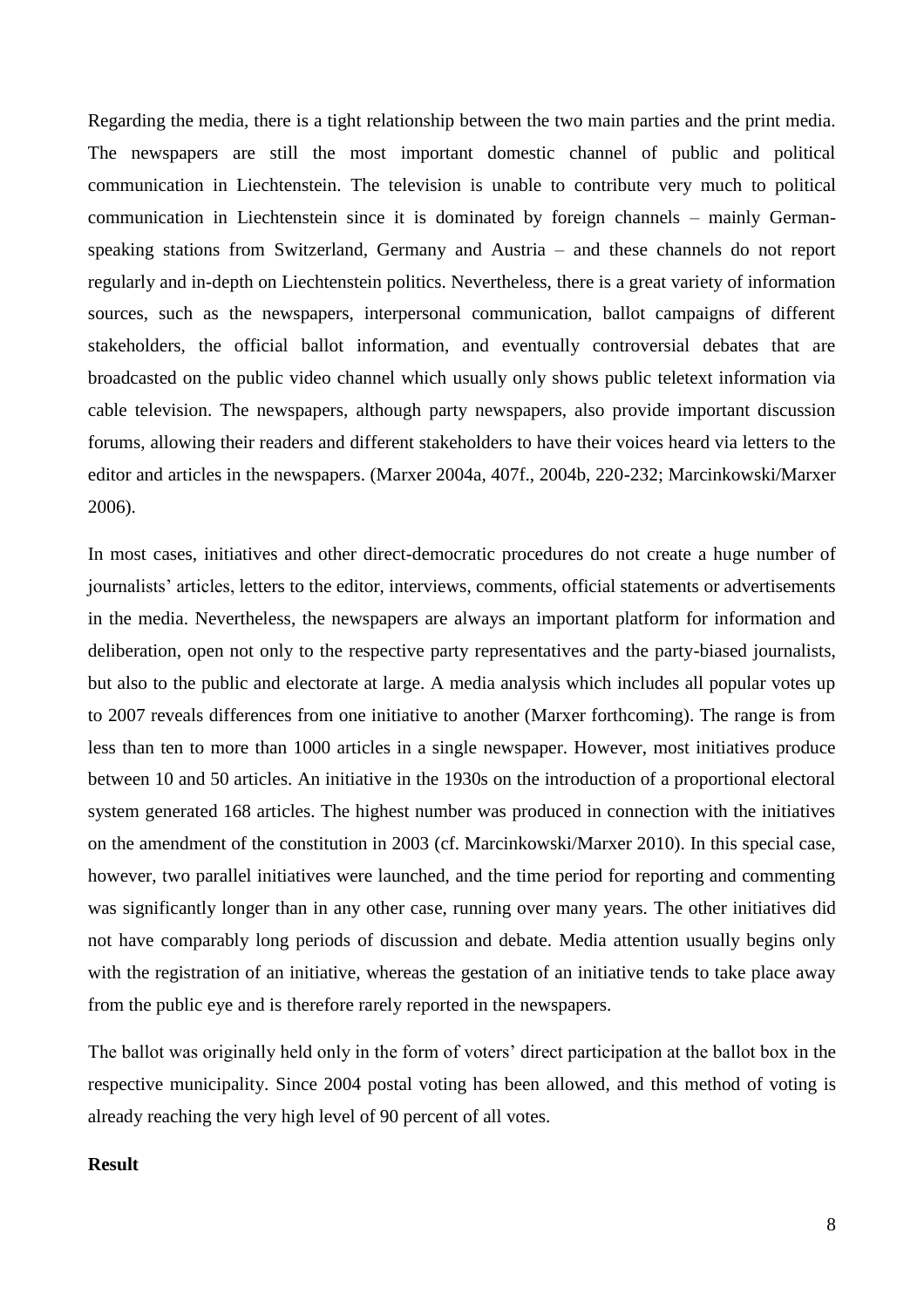The system for counting votes depends on the number of proposals on the specific issue. Simple majority is required if there is only one proposal. If exactly 50 percent of the votes are in favor of the new proposal and 50 percent against it, the existing legal regulation remains in place. Non-valid votes are registered but they do not count. There are no quorums, neither with respect to voter turnout, nor the number of approving constituencies or municipalities. A simple majority rule with equal weight for all valid votes holds for ballot decisions.

If there is more than one proposal on the same issue at the same ballot, voters are first asked whether they will accept or refuse proposal A or proposal B. Then they are asked whether they prefer proposal A or proposal B in case they vote for both of them. The second question only becomes relevant if both proposals receive a majority of valid votes. The preference vote then is only attributed to the regarding proposal. If a proposal has been rejected by a popular vote, a blocking period of two years begins. During these two years no initiative dealing the same issue can be registered.

#### **3. Popular initiatives between 1921 and 2010**

The instrument of the popular initiative has been used regularly since its introduction in 1921. From 1919 up to the present – even before direct-democratic rights were formally introduced in the 1921 constitution – there have been popular votes on 100 proposals, divided into 34 popular initiatives, 24 popular referendums and 42 administrative referendums, six of the administrative referendums being counter-proposals to popular initiatives. One can observe a slight increase in the use of the initiative over time. The maximum number of initiatives per one year has been three (1985 and 1989), but there are also many years and even longer periods when there have been no popular initiatives. Most initiatives proceed to a popular vote without a parliamentary counter-proposal.

|  | Table 1: Number and success rate of different popular votes (1921-2010) |  |  |
|--|-------------------------------------------------------------------------|--|--|
|--|-------------------------------------------------------------------------|--|--|

|                            | Administrative | Popular    | Popular    | Total |
|----------------------------|----------------|------------|------------|-------|
|                            | referendum     | initiative | referendum |       |
| Total                      | 42             | 34         | 24         | 100   |
| Draft approved at ballot   | 22             |            | 10         | 45    |
| Percent approved at ballot | 52 %           | 38 %       | 42 %       | 45 %  |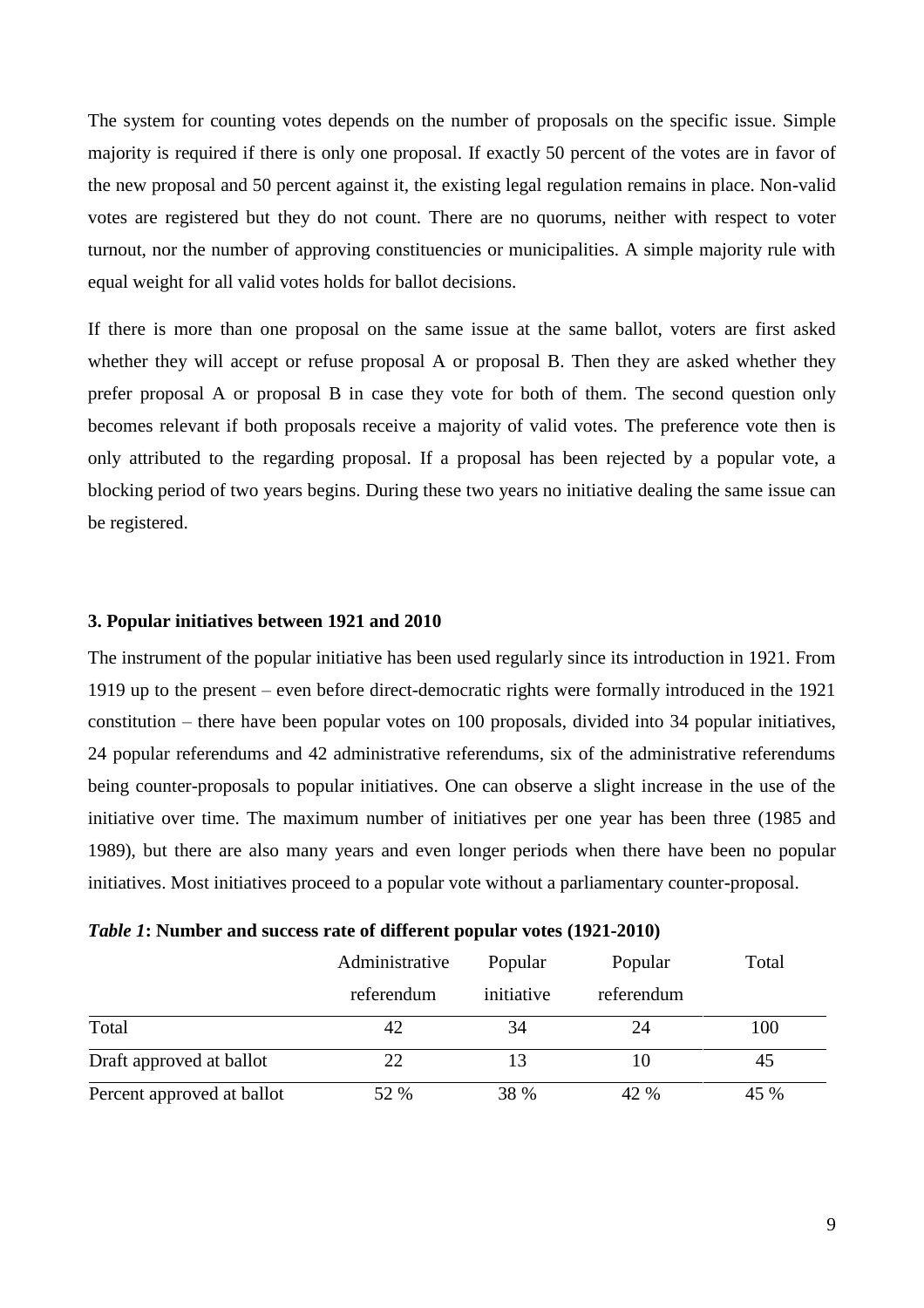There has been only one non-formulated initiative until now, all the others being fully formulated initiatives. The only non-formulated initiative was launched in 2008 and was aimed at changing the system for retirement pension insurance of the employees of the national public administration. The parliament, though, decided to revise the system differently and also decided not to have a popular vote on the non-formulated proposal, so the initiative was terminated.

# **Topics and makers of initiatives**

A great variety of topics have been covered by popular initiatives in Liechtenstein, not least due to the fact that initiatives may refer not only to constitutional laws, but also to ordinary laws. This opens up a broad field of single-issue concerns. Among the rather important issues, there are, for instance, popular initiatives on equal rights for men and women (1985), the introduction of the right of referendum on international treaties (1989), and the fundamental revision of the constitution (2003), whereas the initiatives on fishing and hunting (1954, 1961), alcohol tax (1968) or the trade initiative (1964) rather serve special interest groups.

Political parties are very actively using the instrument of the popular initiative. 17 of the total of 34 popular initiatives (50 per cent) were launched by one or more political party, in a few cases together with other stakeholders. Ten out of the 34 initiatives were triggered by a committee, sometimes composed of active citizens, but even more usually in a cooperation of different interest groups and associations, such as the trade association or other business organizations, the fishing club, or other NGOs. Six initiatives were carried mainly by individuals with joint interests and goals, sometimes even by only one person at the beginning. Finally, there is the special case of an initiative by the prince and his heir, formally also a popular initiative.

### **Success and impact of initiatives**

It was until after World War II when the first successful initiative occurred. Before this there had been five unsuccessful initiatives, with a maximum of 47.3 per cent approval at the ballot. During the 1950s and 1960s, though, several initiatives succeeded and only a few failed. In recent times, about a half of all initiatives have been successful.

If we wish to ascertain what, if any, effect (and the size of the effect) individual initiatives have had in a direct or indirect way, every single case must be examined in greater detail. It demonstrates that there is a broad variety of histories and effects. An initiative can be the starting point, a stepping stone, or the end of a development. Whether an initiative can be interpreted as successful or not is not always a simple question of gaining the majority of votes at the ballot. It can be that the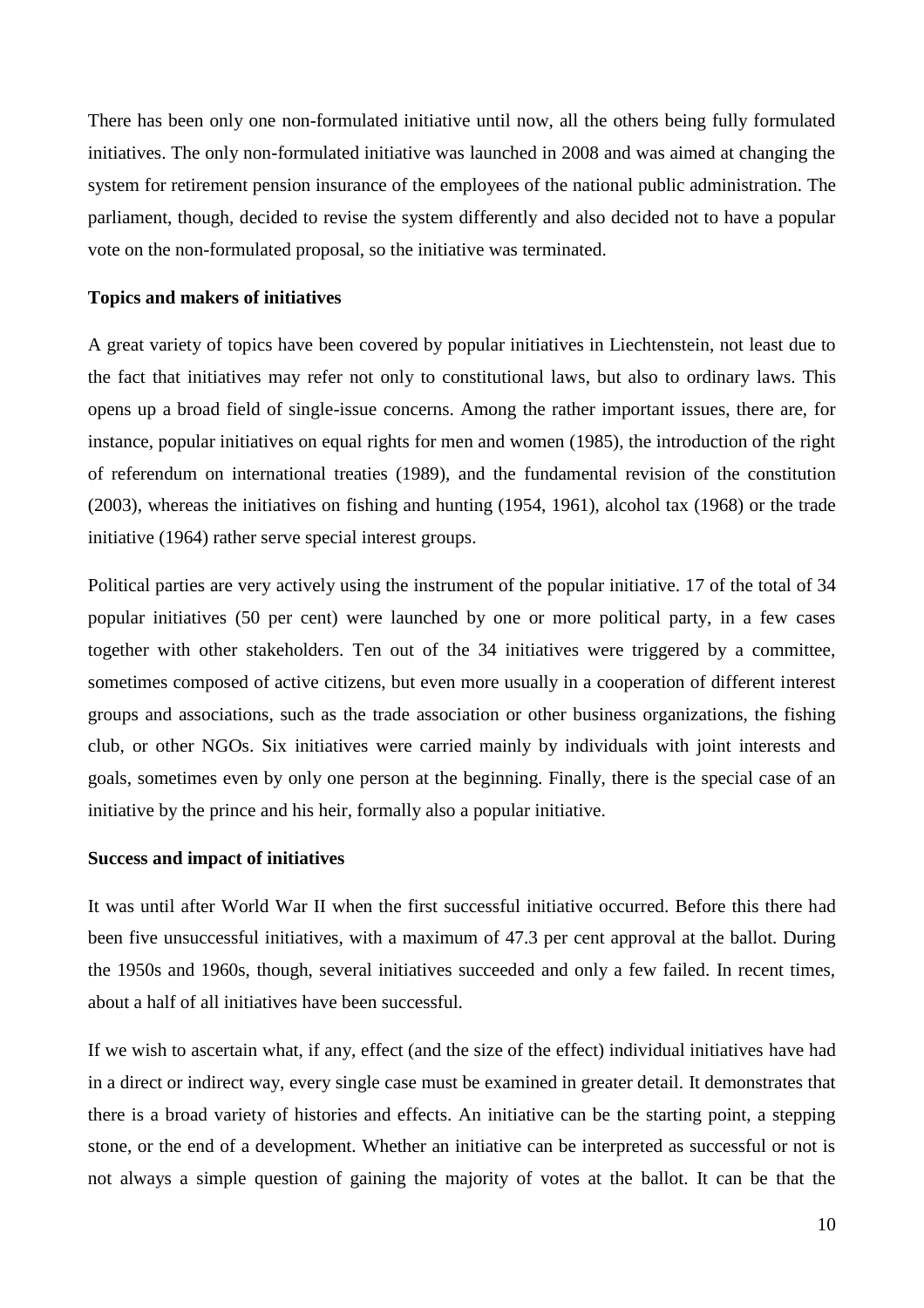initiative kick-starts a political process which results later in confirmatory decisions in parliament, or inspires succeeding initiatives, which, in a long-term perspective, steer the original initiative to a late and indirect success.

There is indeed a considerable spectrum of initiatives, with different background histories, evolutions, effects, and from short- to long-term consequences. Some are unsuccessful initiatives which achieved success in the long-term via a parliamentary decision (proportional electoral system in 1930s), others are voted on twice, initially being unsuccessful, but with a late success in a second ballot (treaty referendum 1989 and 1992), and there are competing popular initiatives at the same ballot with the "double yes" voting system applied (constitutional amendment 2003 with one draft adopted).

## **4. Political significance of initiatives**

The prominent role of parties in the initiative process demonstrates that initiatives offer the parties another mode of politics, away from the formal procedures in government and parliament. In fact, initiatives are launched by parties if there is no longer any hope that an issue will be passed by parliament. This holds not only for parties which are at the time without a mandate in parliament and therefore can only choose a strategy outside the parliamentary decision-making process; it is the same for the minority parties in the parliament, and, furthermore, it applies even to parties with a majority in parliament at a time when a revision of an article of the constitution is being considered. In this case, a qualified majority of votes in the parliament is required, which for most of the past was far beyond the capacity of any single party. Initiatives therefore can deblock political standoffs and activate processes effectively.

Direct-democratic rights are broadly accepted in Liechtenstein by citizens, interest groups, parties, and all the constitutional bodies such as the government, parliament, and explicitly also the prince. Since their introduction with the constitution of 1921, direct-democratic rights have not been reduced in any way. On the contrary, the citizens' direct involvement in politics – with binding outcomes – has even expanded substantially. The palette of direct-democratic tools has been extended with the addition of the referendum on international treaties. More direct-democratic instruments were adopted also in the course of a revision of the constitution in 2003 including the right to abolish the monarchy in a legal way. In addition, the relative number of signatures required for a popular vote has been steadily sinking over the decades as a consequence of the increase in the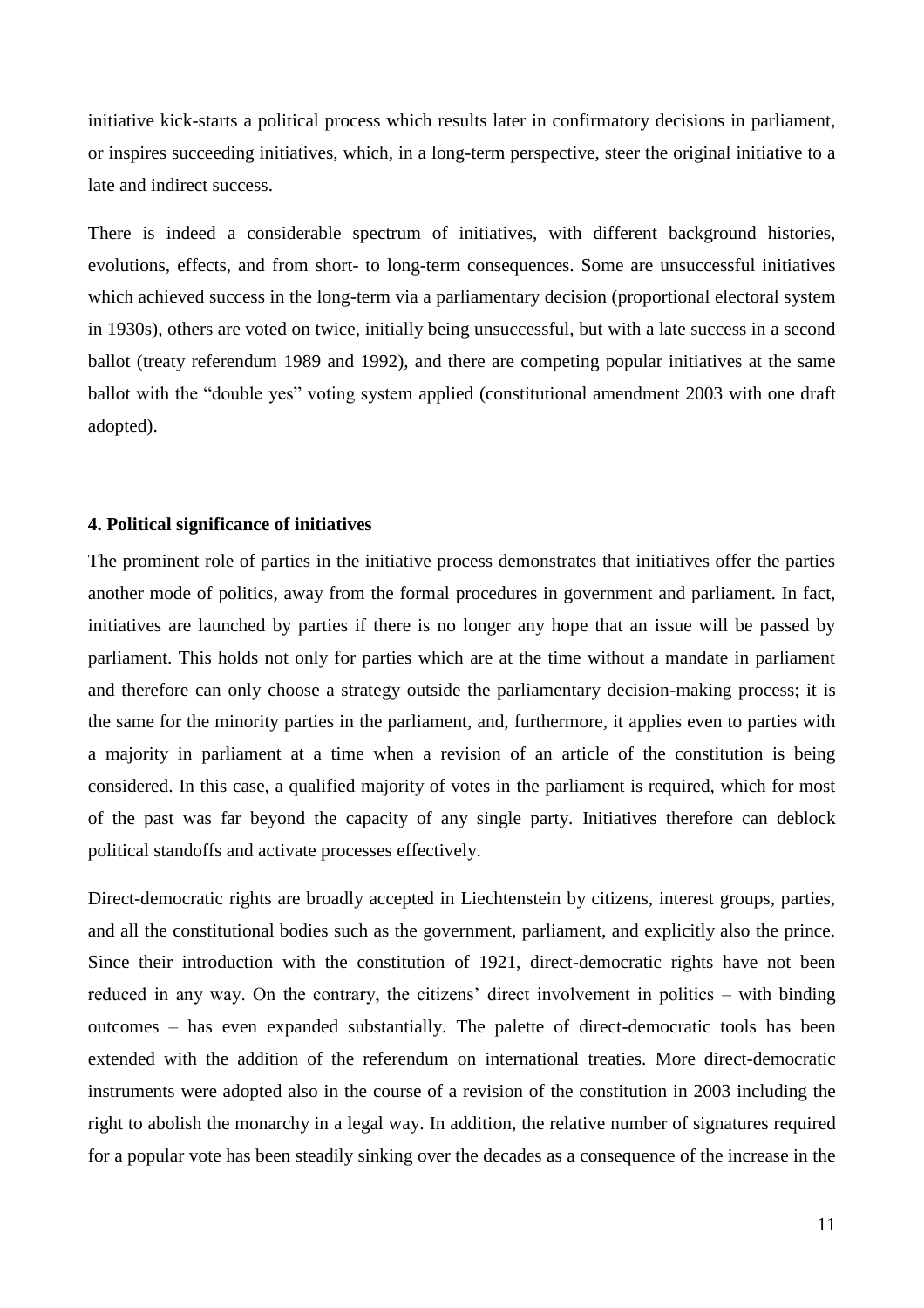size of the electorate. This has not been accompanied by a commensurate increase in the signature quorum. Thus, it should actually be easier today to trigger an initiative than it was in the past. But we must also take into consideration that society has become more anonymous than before and thus the collection of signatures might now be somewhat more demanding.

The high level of public acceptance of direct-democratic rights in Liechtenstein is also expressed in the high voter turnout. Although it has significantly decreased on average over the decades from the high level of participation of around 90 per cent of the voters in the 1920s and 1930s, it is still remarkably high with an average of 60.6 per cent at 10 ballots from 1990 to 2010. In addition, the introduction of absentee voting for all registered voters in 2004 helped to stabilize participation as this option substantially lowers the hurdle for casting a vote. Voter turnout thus remains rather high and presents no cause for concern. Yet it is striking that participation is selective, depending on the salience of an issue and the intensity of public debate and media coverage. It ranges from over 90 per cent to not much more than 50 per cent. The average turnout amounts to 75 per cent from 1921 to 2010, and to 72 per cent between 1980 and 2010. The last peak with 87.7 per cent resulted at the ballot on the constitutional amendment in 2003.

#### **Concluding remarks: 'Safety valve' and 'emergency brake'**

In comparison with Switzerland it is remarkable that in Liechtenstein significantly more initiatives pass the hurdle of a popular vote. The difference can be explained mainly by the differing targets for the use of an initiative in Switzerland and Liechtenstein. In Switzerland, initiatives to amend the constitution are in most cases not launched with a real perspective of being successful at the ballot, but in order to put an issue on the political and publicly debated agenda. In many cases, this is a first step or stepping-stone towards a final provision or another measure, perhaps ultimately taken by the parliament long afterwards. In Liechtenstein, initiatives (and referendums), regarding the constitution and ordinary laws as well, usually have a considerable chance of being successful. They are not usually triggered in order to send out a political signal, but in order to promote an issue successfully and in a direct and binding way.

Indeed, 13 of the total of 34 initiatives since 1921 have been successful – that is to say 38 per cent. Initiatives are therefore not mainly instruments of political communication, but a direct way of pursuing political goals. But this is rather the exception, whereas normally the representative bodies – the parliament and the government – take the decisions without direct-democratic interventions.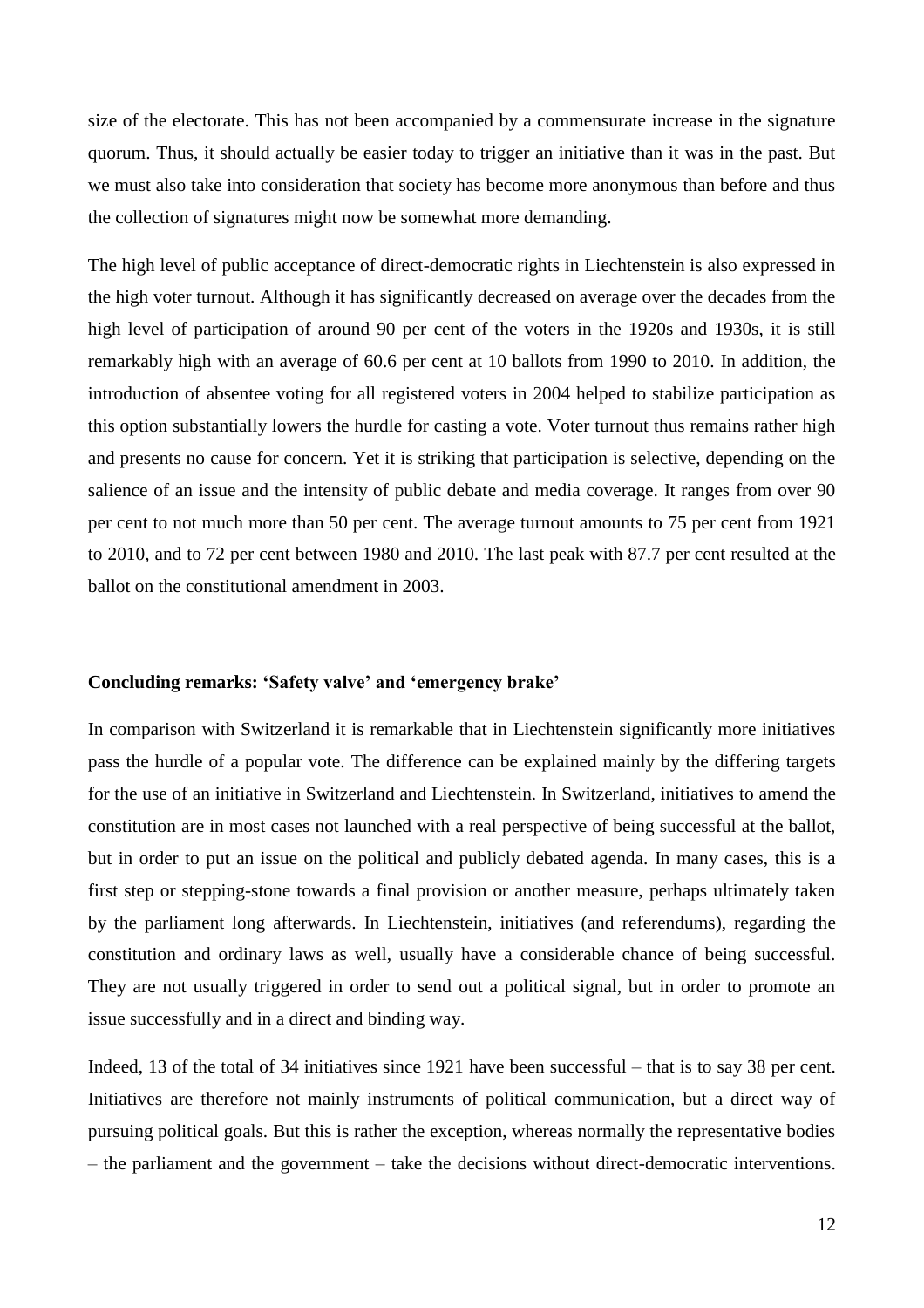Initiatives are triggered infrequently, but when they are, the aim is more than mere policy agendasetting. The same with the referendum: when it is launched, more than half of all parliamentary drafts are actually rejected in a final popular vote. Initiatives and referendums, therefore, have the character of a safety valve (initiative) or an emergency brake (referendum). They are not triggered routinely and expansively as in Switzerland, but only if there is enough power, pressure, and perhaps also anger and emotion to be mobilized.

### **References**

- Batliner, Martin (1993): Die politischen Volksrechte im Fürstentum Liechtenstein. Fribourg: Institut du Fédéralisme Fribourg Suisse (Diss. iur. Publikationen des Instituts für Föderalismus, 8).
- Ignor, Alexander (1987): Monarchisches und demokratisches Prinzip in der liechtensteinischen Verfassung. In: Press, Volker; Willoweit, Dietmar (ed.): Liechtenstein – Fürstliches Haus und staatliche Ordnung. Vaduz/München/Wien: Verlag der Liechtensteinischen Akademischen Gesellschaft/Oldenbourg, pp. 465–485.
- Initiative & Referendum Institute Europe; Kaufmann, Bruno (eds.) (2004): Initiative & Referendum Monitor 2004/05. The IRI Europe Toolkit for Free and Fair Referendums and Citizens' Initiatives (cooperation: Andreas Gross, Paul Carline, Juri Ruus et al.). Amsterdam.
- Marcinkowski, Frank; Marxer, Wilfried (2006): Die Medien im Dienste der Politik. Politische Kommunikationskultur im Fürstentum Liechtenstein. In: Blum, Roger; Meier, Peter; Gysin, Nicole (eds.): Wes Land ich bin, des Lied ich sing? Bern: Haupt (Berner Texte zur Kommunikations- und Medienwissenschaft, 10), pp. 109–125.
- Marcinkowski, Frank; Marxer, Wilfried (2010): Öffentlichkeit, öffentliche Meinung und direkte Demokratie. Eine Fallstudie zur Verfassungsreform in Liechtenstein. Schaan: Verlag der Liechtensteinischen Akademischen Gesellschaft (Liechtenstein Politische Schriften, 47).
- Marxer, Wilfried (forthcoming): Direkte Demokratie in Liechtenstein. Schaan: Verlag der Liechtensteinischen Akademischen Gesellschaft.
- Marxer, Wilfried (2004a): Darstellung der Mediensysteme Liechtenstein. In: Hans-Bredow-Institut für Medienforschung der Universität Hamburg (ed.): Internationales Handbuch Medien. Baden-Baden: Nomos, pp. 403–412.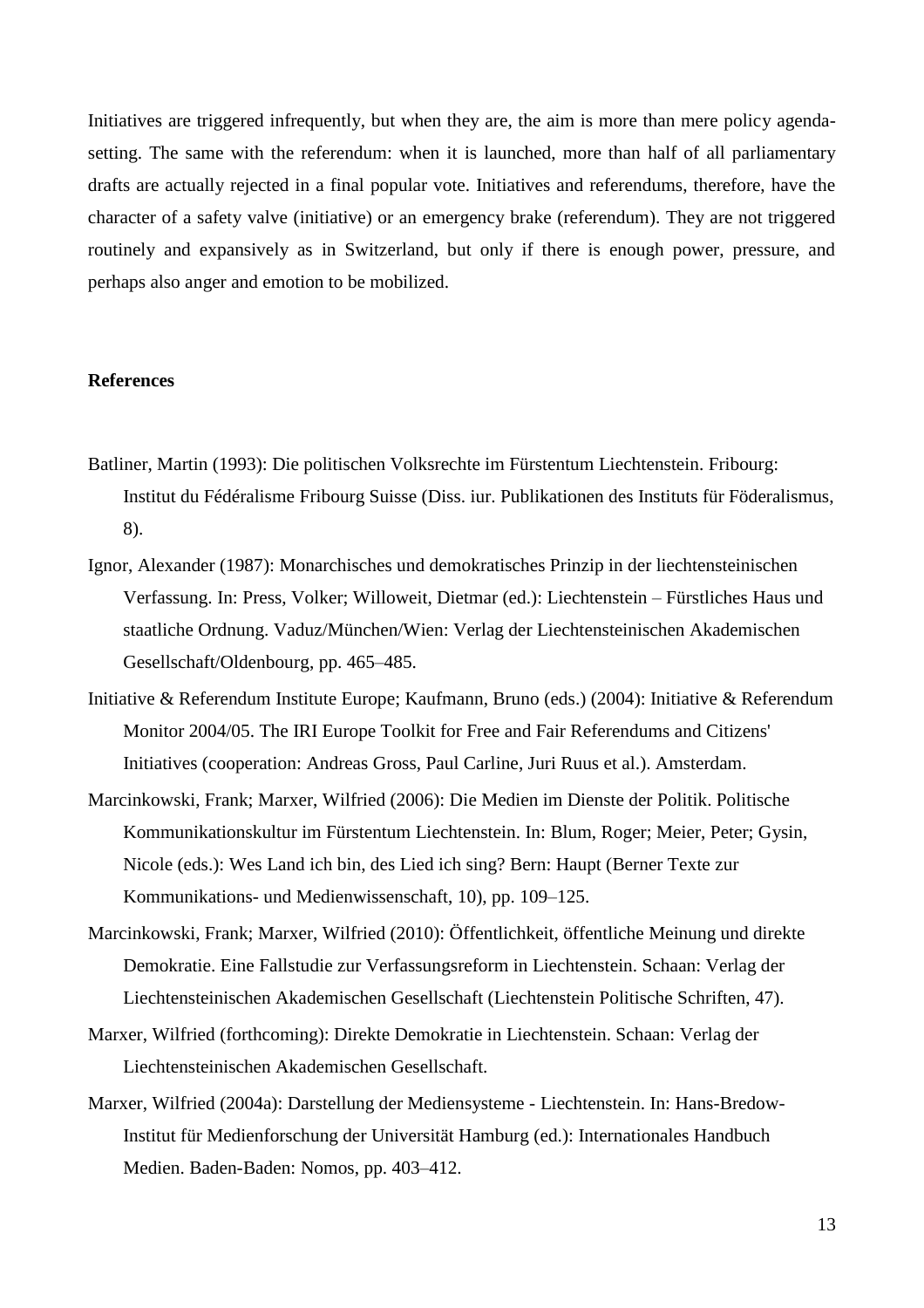- Marxer, Wilfried (2004b): Medien in Liechtenstein. Strukturanalyse des Mediensystems in einem Kleinstaat. Schaan: Verlag der Liechtensteinischen Akademischen Gesellschaft (Liechtenstein Politische Schriften, 37).
- Marxer, Wilfried (2006): Das Parteiensystem Liechtensteins. In: Niedermayer, Oskar; Haas, Melanie; Stöss, Richard (eds.): Die Parteiensysteme Westeuropas. Wiesbaden: VS Verlag für Sozialwissenschaften/GWV Fachverlage GmbH Wiesbaden, pp. 299–320.
- Marxer, Wilfried (2010): Notizen zur Direktwahl der Regierung in Liechtenstein. Bendern (Arbeitspapiere Liechtenstein-Institut, 27).
- Marxer, Wilfried; Pállinger, Zoltán Tibor (2007): System contexts and system effects of direct democracy – direct democracy in Liechtenstein and Switzerland compared. In: Pállinger, Zoltán Tibor; Kaufmann, Bruno; Marxer, Wilfried; Schiller, Theo (eds.): Direct Democracy in Europe. Wiesbaden: VS Verlag für Sozialwissenschaften (Direct Democracy in Modern Europe, 1), pp. 12–29.
- Marxer, Wilfried; Pállinger, Zoltán Tibor (2009): Stabilizing or destabilizing? Direct-democratic instruments in different political systems. In: Setälä, Maija; Schiller, Theo (eds.): Referendums and Representative Democracy. Responsiveness, accountability and deliberation. London/New York: Routledge (ECPR Studies in European Political Science, 62), pp. 34–55.
- Michalsky, Helga (1990): Die Entstehung der liechtensteinischen Parteien im mitteleuropäischen Demokratisierungsprozess. In: Geiger, Peter; Waschkuhn, Arno (eds.): Liechtenstein. Kleinheit und Interdependenz. Vaduz: Verlag der Liechtensteinischen Akademischen Gesellschaft (Liechtenstein Politische Schriften, 14), pp. 221–256.
- Quaderer-Vogt, Rupert (1994): Der historische Hintergrund der Verfassungsdiskussion von 1921. In: Batliner, Gerard (ed.): Die Verfassung von 1921. Elemente der staatlichen Organisation. Vaduz: Verlag der Liechtensteinischen Akademischen Gesellschaft (Liechtenstein Politische Schriften, 21), pp. 105–140.
- Quaderer-Vogt, Rupert (1996): Wege und Umwege zu den Parteigründungen in Liechtenstein. Vaterländische Union. In: Vaterländische Union (ed.): Die Schlossabmachungen vom September 1920. Vaduz: Vaterländische Union, pp. 20–57.
- Riklin, Alois (1987): Liechtensteins politische Ordnung als Mischverfassung. Vaduz: Verlag der Liechtensteinischen Akademischen Gesellschaft (Kleine Schriften, 11).
- Ritter, Michael (1990): Besonderheiten der direkten Demokratie Liechtensteins im Vergleich zur Schweiz. In: Liechtensteinische Juristen-Zeitschrift, Jg. 11, H. 1, pp. 2–8.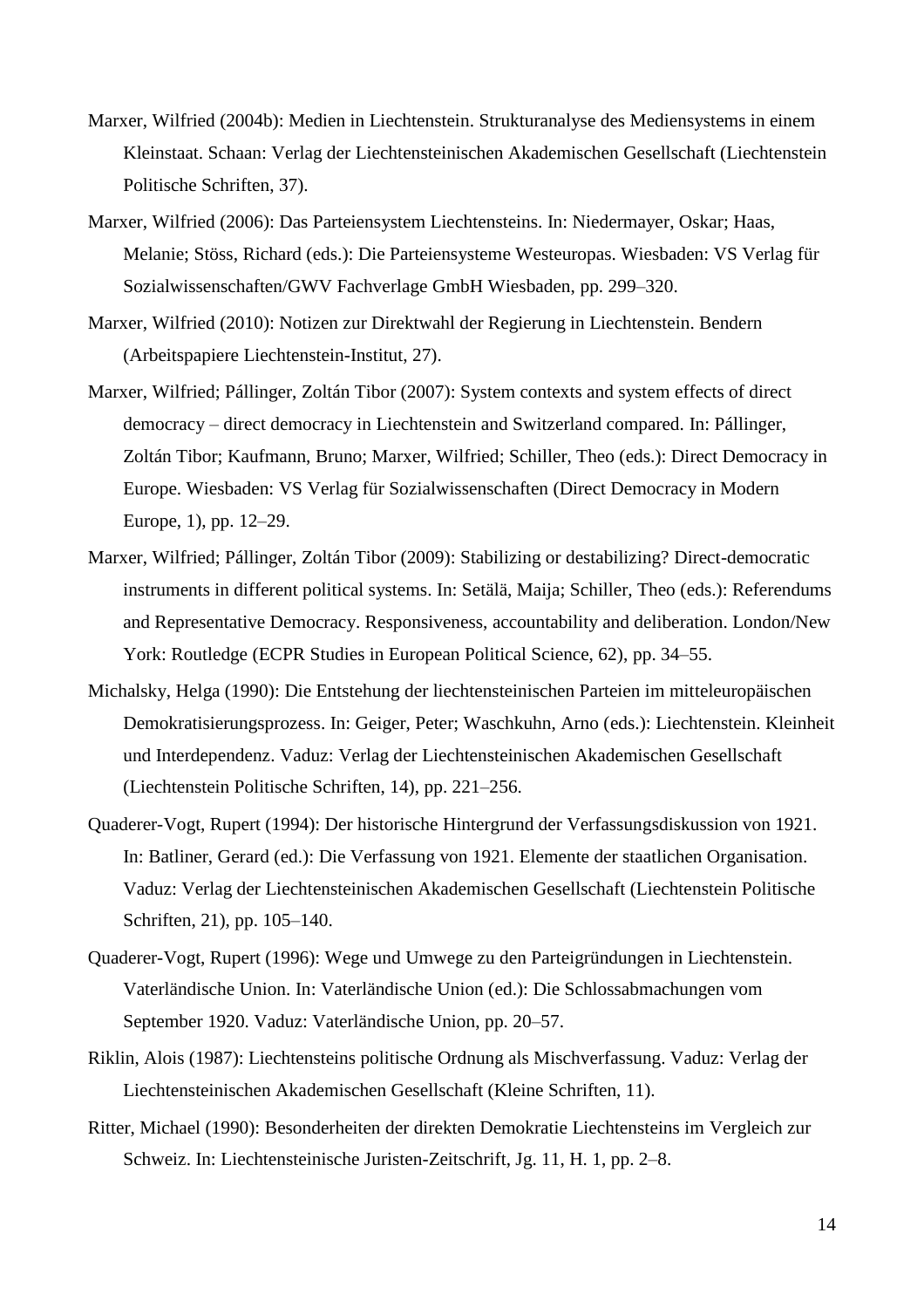- Shugart, Matthew Soberg; Carey, John M. (1992): Presidents and Assemblies. Constitutional Design and Electoral Dynamics. Cambridge: Cambridge University Press.
- Steffani, Winfried (1979): Parlamentarische und präsidentielle Demokratie. Opladen: Westdeutscher Verlag.
- Tsebelis, George (2002): Veto Players. How Political Institutions Work. New York: Russell Sage.
- Wille Herbert (1993): Verfassungsgerichtsbarkeit und duale Staatsordnung im Fürstentum Liechtenstein. In: Riklin, Alois; Wildhaber, Luzius; Wille, Herbert (eds.): Kleinstaat und Menschenrechte. Festgabe für Gerard Batliner zum 65. Geburtstag. Basel/Frankfurt a.M.: Helbing & Lichtenhahn, pp. 95–116.
- Wille, Herbert (1994): Monarchie und Demokratie als Kontroversfragen der Verfassung 1921. In: Batliner, Gerard (ed.): Die liechtensteinische Verfassung von 1921. Elemente der staatlichen Organisation. Vaduz: Verlag der Liechtensteinischen Akademischen Gesellschaft (Liechtenstein Politische Schriften, 21), pp. 141–199.
- Waschkuhn, Arno (1994): Politisches System Liechtensteins. Kontinuität und Wandel. Vaduz: Verlag der Liechtensteinischen Akademischen Gesellschaft (Liechtenstein Politische Schriften, 18).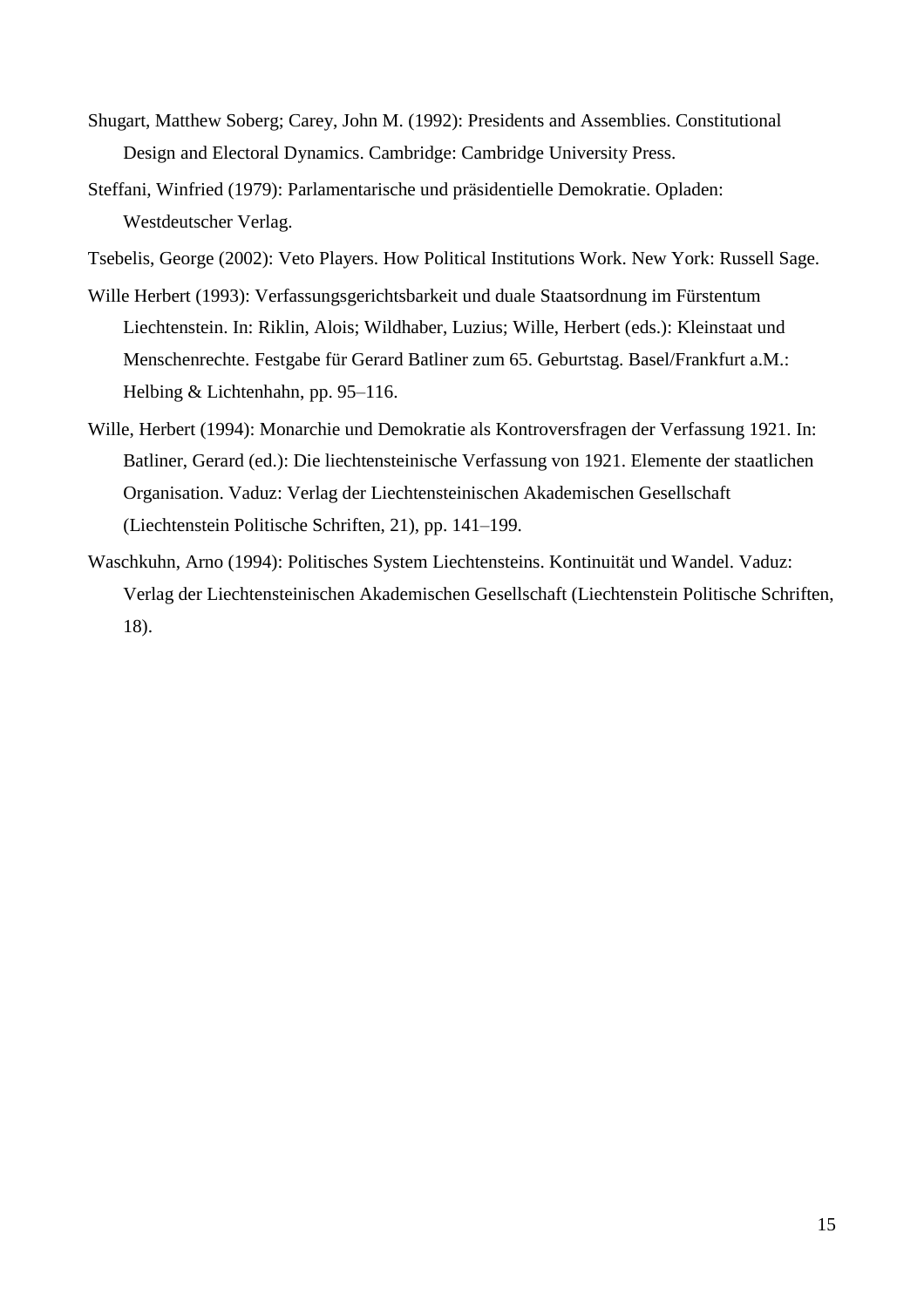| Year | Title                                    |      | Voter turnout Yes votes $(\%)$ |
|------|------------------------------------------|------|--------------------------------|
|      |                                          | (%)  |                                |
| 1925 | Civil process order                      | 85.8 | 9.9                            |
| 1927 | Liberalization of building industry      | 83.3 | 44.2                           |
| 1930 | Proportional representation system       | 90.5 | 39.3                           |
| 1930 | Proportional representation system       | 90.5 | 39.3                           |
| 1935 | Proportional representation system       | 95.6 | 47.3                           |
| 1947 | <b>Reduction of rate of taxation</b>     | 83.8 | 58.7                           |
| 1954 | <b>Fishing licences</b>                  | 75.7 | 61.1                           |
| 1961 | Law on land surveying                    | 74.6 | 60.9                           |
| 1961 | <b>Hunting law</b>                       | 80.4 | 51.0                           |
| 1964 | Trade initiative                         | 83   | 37.5                           |
| 1965 | <b>Family grants</b>                     | 76.8 | 63.4                           |
| 1968 | Abolition of alcohol tax                 | 70.8 | 43.7                           |
| 1970 | Tax adjustment among the communities     | 79.3 | 67.6                           |
| 1975 | Allocation of seats in parliament        | 86.5 | 49.7                           |
| 1981 | Allocation of seats in parliament        | 89.7 | 47.1                           |
| 1985 | Equal rights for men and women           | 70.9 | 23.3                           |
| 1985 | Increase in number of members of         | 71.5 | 43.6                           |
|      | parliament                               |      |                                |
| 1985 | Increase in number of members of         | 71.5 | 39.0                           |
|      | parliament                               |      |                                |
| 1987 | Introduction of double "Yes" in          | 54.1 | 62.9                           |
|      | referendums                              |      |                                |
| 1989 | Introduction of referendum on treaties   | 64.9 | 43.2                           |
| 1989 | Controlling of administration of justice | 52.4 | 56.5                           |
| 1989 | Minority right of control                | 52.4 | 58.8                           |
| 1991 | Five day week in schools                 | 69.2 | 34.7                           |
| 1992 | Ban on discrimination                    | 53.6 | 24.6                           |
| 1992 | Introduction of referendum on treaties   | 64.8 | 71.4                           |

# **Table: Initiatives in Liechtenstein 1921-2010 (bold = successful)**